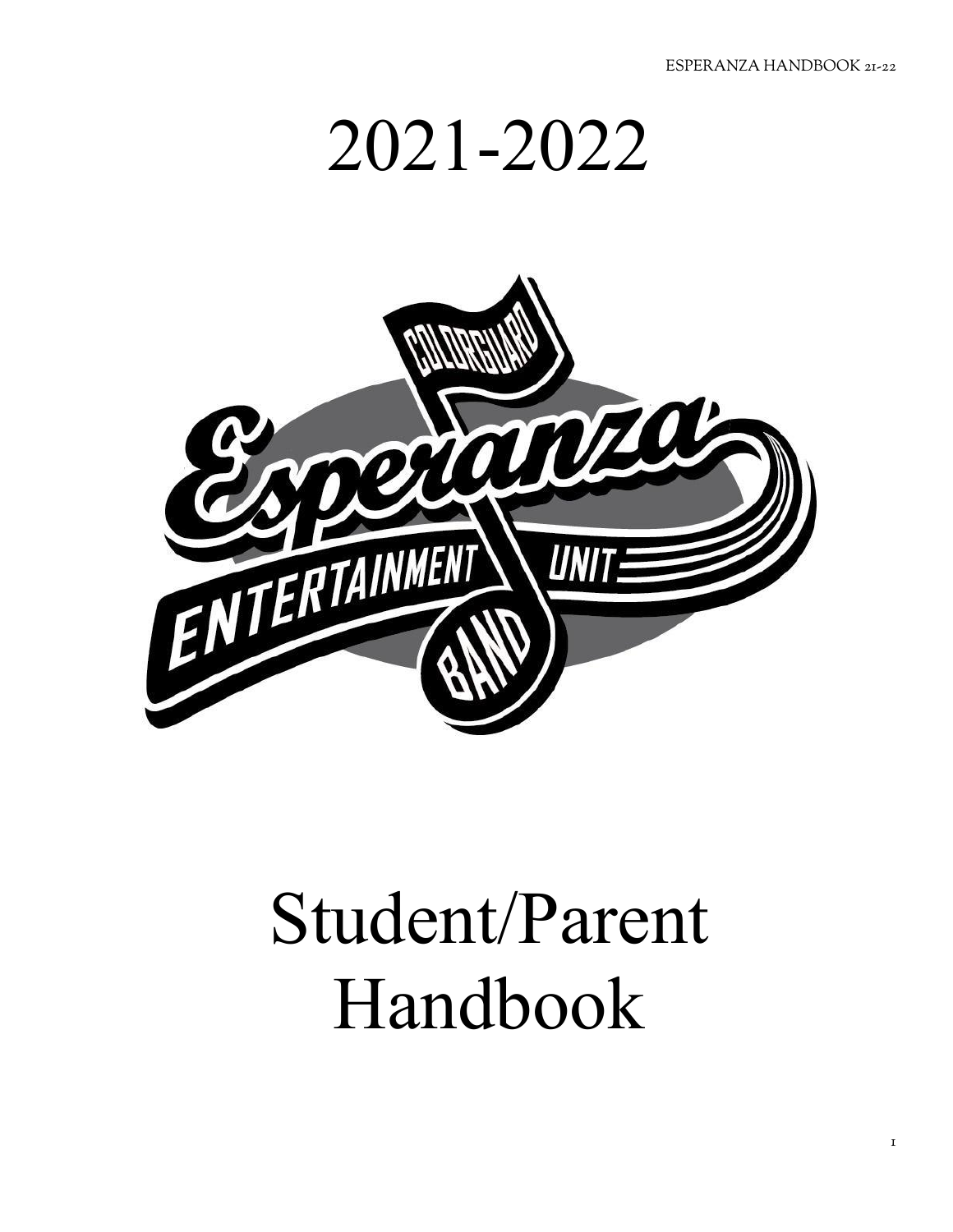| Booster Executive Board and Chair Directory                       | page 5      |
|-------------------------------------------------------------------|-------------|
| Student Representatives, Instructors, and Administration          | page 6      |
| <b>Booster Participation</b>                                      | page 6      |
| Student Responsibilities and Class Descriptions                   | pages 6-8   |
| Ensemble Placements, Student Leadership, Performer Etiquette      | page 8      |
| Uniforms/Performance Attire and Logowear                          | page 9      |
| <b>Band Camp</b>                                                  | page 10     |
| EEU Registration Night and Uniform Fitting                        | page 10     |
| Schedules and Show Days                                           | page 11     |
| <b>Budget Information</b>                                         | page 12     |
| Transportation Form, Medical Release Forms, and ASB               | page 13     |
| Fundraising, Scrip, and eScrip                                    | page 13     |
| <b>Performance Donations</b>                                      | page 14     |
| Tentative Schedule for 2020-2021                                  | pages 15-16 |
| Jazz Ensemble Audition Information                                | page 17     |
| Student and Parent/Guardian Agreement (to be signed and returned) | page 18     |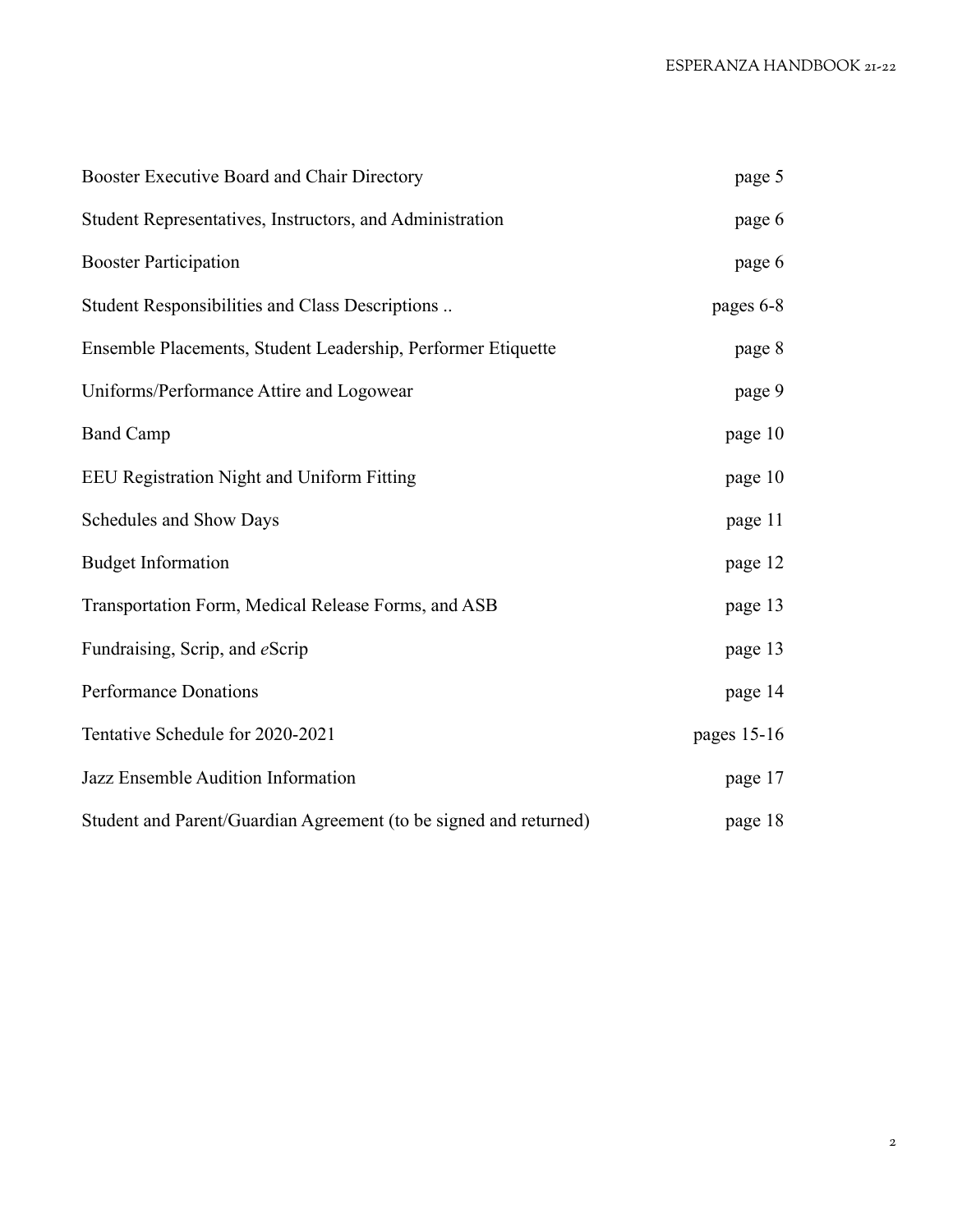Dear Parents, Guardians, and Students:

Welcome to another exciting year in the Esperanza Entertainment Unit – Bands, Guards and related activities. This school year, we will again produce an outstanding competitive and successful educational product for all the students involved, and I for one, can't wait to get started!

The Placentia–Yorba Linda Unified School District has always provided an excellent total music package for its constituency, offering experiences from wonderful teachers in the classroom and through the elementary and middle school music program. We are fortunate to have well-rounded students sign up to further pursue and develop their musical skills and experiences. The students in music at Esperanza earn and maintain very high GPA's and learn musical, personal, and life skills in this program.

All of us on staff recognize and appreciate the support of the parents – we need your help for all four years of your child's participation by being there, assisting through active participation in fundraising, and as project chairs. You will never know how much you miss if you do not "belong" to the Esperanza Entertainment Unit and all its activities.

We welcome your children, you, and your family to the biggest TEAM on campus- the Esperanza Entertainment Unit Family.

Sincerely,

Mr. Bradley A. Davis Director of Bands, Esperanza High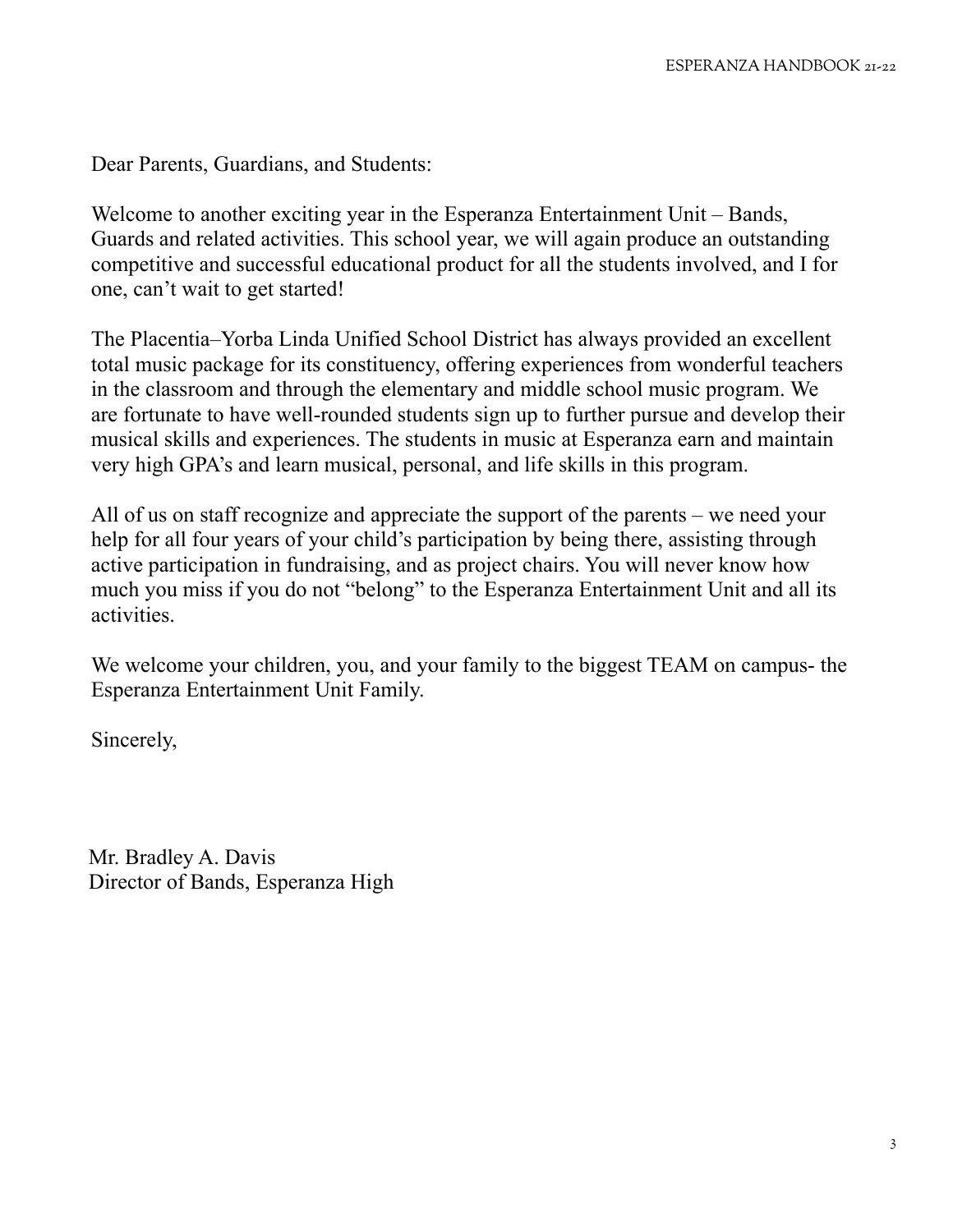## President's Letter

Welcome to the 2021-2022 Esperanza Entertainment Unit! This organization comes with many years of pride and commitment as its tradition. As a member, you too will participate in its continuing legacy. The Unit is proud of its past and has nothing but high expectations for its future. But these expectations will not be realized without many hours of hard work and commitment on the part of the students and the parents.

Being a student member of the Unit will help you grow in the areas of self-discipline, teamwork, time management, leadership, and excellence in music. The four years you will put into the Unit will help you achieve many of your goals, as it has helped many of our past members as they went on to colleges and universities throughout the nation. The contents of this Handbook will help paint a picture of what the Unit is about and just how you as students and parents are a vital part of the process.

All the performances throughout the year require a great deal of behind-the-scenes help and planning. Most of these events are not district supported. They exist only through the financial support of the EEU's parents and sponsors. However, the rewards of being part of this great experience are priceless. By participating both physically and monetarily, your student will sense the pride and joy you have for them. While at times it might seem a little overwhelming, starting out small and slowly expanding your involvement will help ease you into what will hopefully be a four-year commitment to excellence. As in all organizations, the time and talents of its members, both students and parents, reflect upon its success. We are expecting an exciting and memorable year and look forward to the outstanding performances by our students at all levels.

Students, take your involvement seriously. Practice and listen to your "coaches." You are your best critic. Ask yourself, "Have I done everything possible for the good of the Unit?"

Parents, hopefully we will be sharing the bleachers at field shows or standing together at the curb and watching with pride as our sons and daughters march by.

Thank you in advance for your help. "Many hands make light work." Here's to a fun and successful year!

president@ehseu.org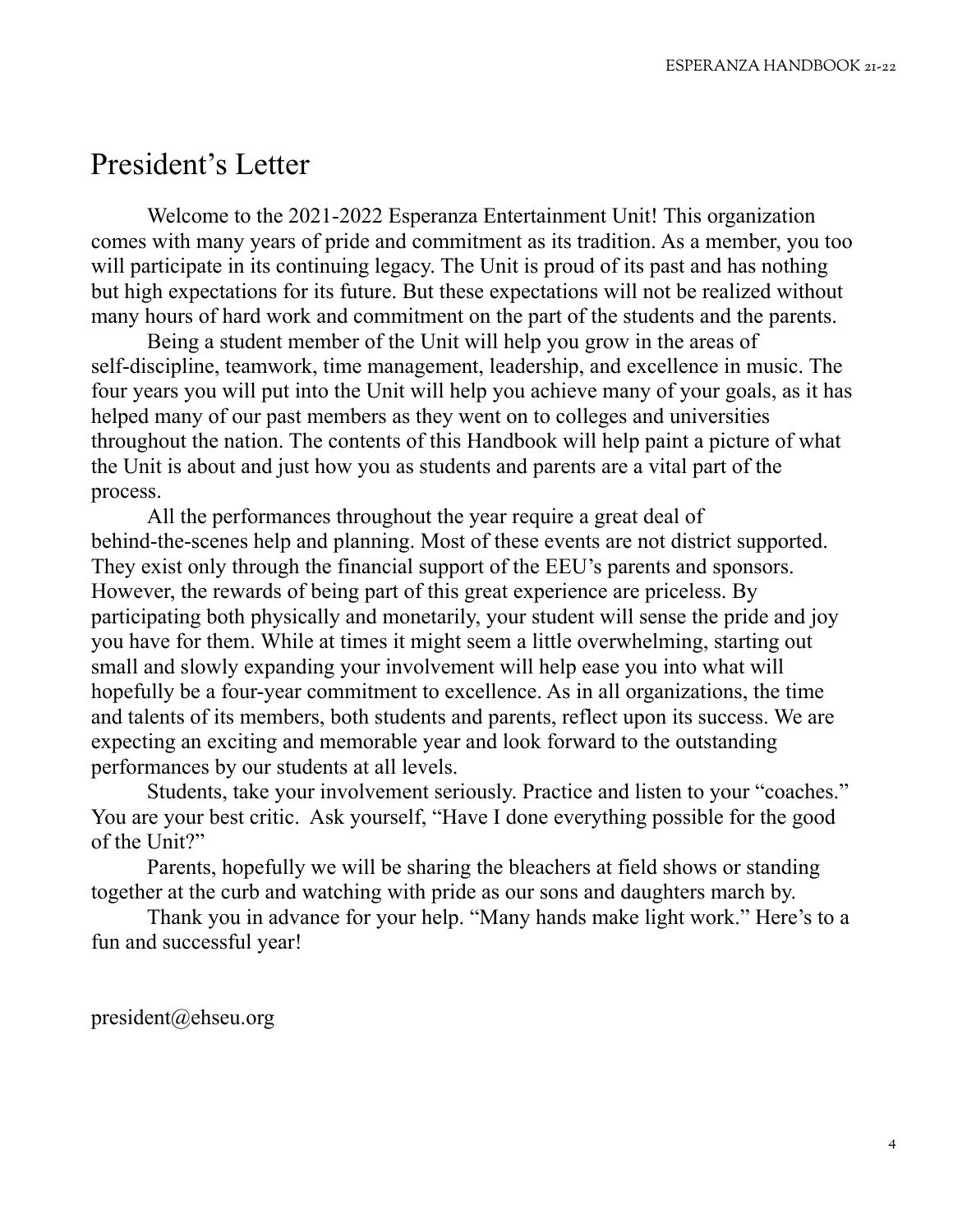Executive Board 2021-2022

| <b>President Emine "Minnie" McCormick</b>                                      | president@ehseu.org |
|--------------------------------------------------------------------------------|---------------------|
| 1st Vice President (Uniforms) Carrie Schultz                                   | 1stvp@ehseu.org     |
| 2nd Vice President (Fundraising) Matt Charney                                  | 2ndvp@ehseu.org     |
| <b>Secretary Monica Jochum</b>                                                 | secretary@ehseu.org |
| <b>Treasurer Jolie Allen</b>                                                   | treasurer@ehseu.org |
| <b>Activities Chairs</b>                                                       |                     |
| <b>Awards Banquet Coordinator OPEN</b>                                         |                     |
|                                                                                |                     |
| <b>Band Prom Coordinator OPEN</b>                                              |                     |
|                                                                                |                     |
| Chaperone Coordinators Elena Seward & Juli Lucy                                |                     |
| Colorguard/Winterguard Mom Dana Ericson                                        |                     |
| Count Meets the Duke Coordinator OPEN                                          |                     |
| Casino Night Coordinator OPEN                                                  |                     |
| <b>First Aid Melissa Fisher</b>                                                |                     |
| Graphics (Tickets/Programs/Banquet) OPEN                                       |                     |
| Holiday/Banquet Basket Raffle OPEN                                             |                     |
|                                                                                |                     |
| May Dinner Coordinator Wendy Williams                                          |                     |
| Meet N' Eats Coordinator OPEN                                                  |                     |
|                                                                                |                     |
| Photography <b>OPEN</b>                                                        |                     |
| Preview Night Coordinator OPEN                                                 |                     |
| <b>Publicity Wendy Williams</b>                                                |                     |
| Refreshments for performances Elena Seward & Juli Lucy                         |                     |
| Reno Jazz Festival Coordinator Kristina Peterson & Wendy Retz (Kristi Glenday) |                     |
|                                                                                |                     |
| See's Candy Sales OPEN                                                         |                     |
| <b>Seat Covers Rebekah Petinak</b>                                             |                     |
| Senior Night Football Game Flower Coordinator OPEN                             |                     |
| Senior Sash Coordinator Lillian Sun & Rebekah Petinak                          |                     |
| Trailer Transportation Coordinator Eric Berry & Gary Bergo                     |                     |
| Water for Performances Elena Seward & Juli Lucy                                |                     |
|                                                                                |                     |
| Video DVD of Year's Events Student Historians                                  |                     |
| Video for events OPEN                                                          |                     |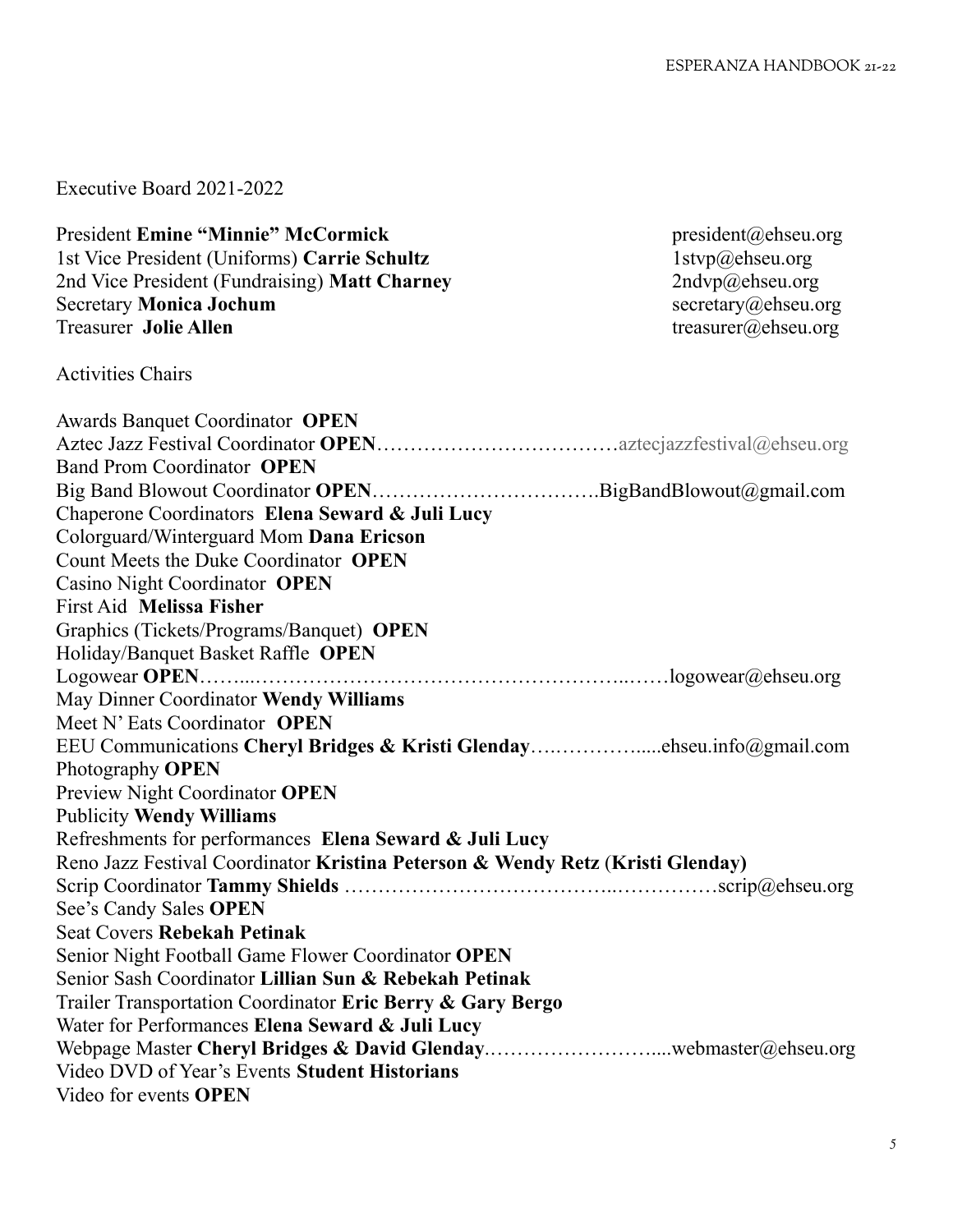#### *Instructors and Administration*

| <b>Band Director</b>    | <b>Bradley Davis (Band Room)</b>                 | $(714)$ 986-7540 x13711 |
|-------------------------|--------------------------------------------------|-------------------------|
|                         | $EHS - 1830$ N. Kellogg Dr., Anaheim, CA 92807   |                         |
| Orchestra Director      | Matthew Fang                                     | $(714)$ 986-7870 x13821 |
| <b>School Principal</b> | Gina Aguilar                                     | $(714)$ 986-7540 x13001 |
| Superintendent PYLUSD   | Dr. Greg Plutko                                  | $(714)$ 996-2550        |
|                         | 1301 East Orangethorpe Ave., Placentia, CA 92870 |                         |

#### Band Boosters

The purpose of the EEU Boosters is to promote and advance the interests of the Esperanza Entertainment Unit. As the bylaws state:

"The EEU Boosters is a nonprofit, non-political organization whose purpose is to provide support to the Director of Instrumental Music so that his or her efforts can be more fully dedicated to the musical education of the students of the Esperanza Entertainment Unit. This support includes clerical, financial, administrative, logistics and organizational assistance for the entire music program and its associated size."

Parental volunteer support is vital to the success of each activity and the entire program. There are a variety of volunteer activities you can support or lead. Details and sign up sheets are available during orientation, uniform fitting and Band Camp. If you need any information, just ask! We recognize this is an extra activity into an already busy schedule. We do hope, however, that all parents will adjust their schedules to volunteer and become part of the "Band Experience" – you won't regret it and your student will appreciate your participation and commitment.

The Boosters meet once a month for a General Association meeting, in the school band room at 7:00 pm. One parent or representative is expected to attend all meetings and they are usually over by 7:45 pm.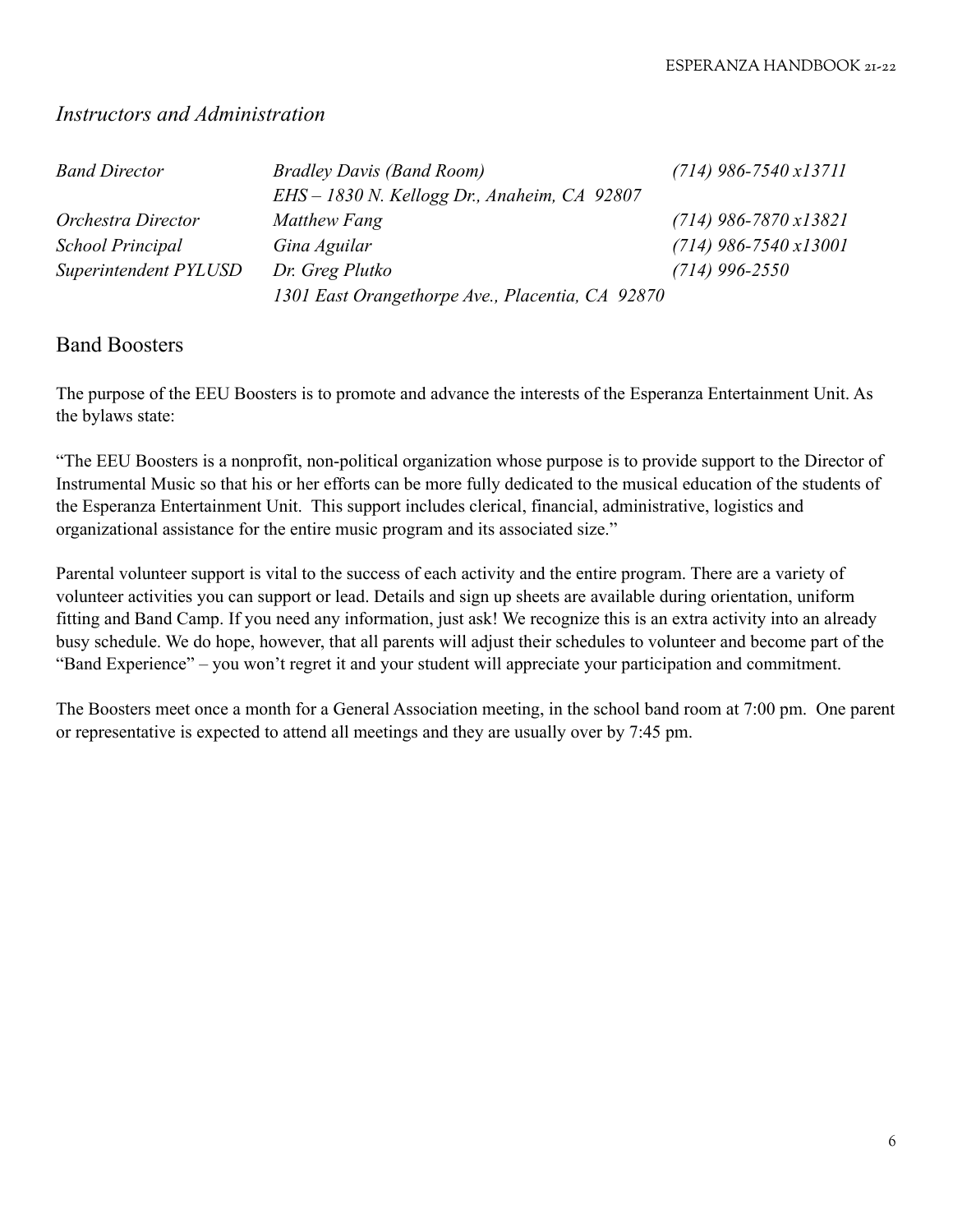## **Member Responsibilities**

**Responsibility to ourselves:** We owe ourselves the benefit of proper equipment and proper lessons. Whenever possible, you should avail yourselves of the best possible quality instrument you can afford and endeavor to take private lessons. Group lessons at school only teach at a moderate level. YOU have the primary responsibility for learning and contributing your talent to the group. A list of recommended instructors can be obtained from the directors.

**Responsibility to the school:** The school district provides the necessary setting and facilities for our performances and some of the larger, more expensive equipment. The EEU Boosters are largely responsible for most of the other large purchases. We then have the obligation to provide the best possible performances for the school, community, and citizens of our area. This means, you agree to give up some of your free time on holidays and vacations for the entertainment of others. It also means that if the school owns your instrument, you are willing to take proper care of it (including repair or replacement, if necessary). Instrument insurance forms are available at the beginning of the school year from the directors.

**Responsibility to each other:** Getting along with each other in our complex society is indeed a difficult task all by itself. You have the obligation and responsibility to respect the rights of others. Antisocial behavior will breed the same from others. Excessive talking, rumors, and bad manners are all examples of antisocial behavior. Both in and out of uniform — treat others as you wish to be treated.

**Responsibility for promptness and commitment to the program:** These are two essential facts vital to the success of the organization. You must arrange your schedule so you are able to honor your commitment to the performing groups to which you belong. Remember, to be early is to be on time — to be on time is to be late to be late is unthinkable.

**Financial responsibility:** We must be responsible for the cost of the uniforms and equipment, as well as transportation. While we receive a small amount of financial support from the school, it is not nearly enough to support the program to the extent that the community and the members themselves deem necessary. We have a very active, supportive booster organization. We invite parents to join this group and to help with its activities. The students are responsible for several fundraising events each year. It is reasonable to expect each member to participate equally in these projects or donate.

**Responsibility for attendance:** Attendance at scheduled rehearsals and performances is required for membership in the program. Excused absences are only allowed for the following reasons: weddings, funerals, and illness that requires a Doctor's care. Students who miss rehearsals or performances for reasons other than these will not be excused. Missing a performance for an unexcused absence will result in an automatic loss of 1 letter grade from their final grade (i.e. A-1=B). This policy applies to all performance ensembles, including Concert Groups, Colorguard, and Jazz Ensembles. All absences should be presented in writing at least two weeks in advance. Failure to appear at a scheduled practice or a performance will result in a reduction of grade for that grading period and possible suspension of performance privileges. It is impossible to "make up" a performance, and the other members carry an extra burden of someone else's inconsideration.

As a student member of the EHS Instrumental Music Department, understand that the performance culminates everything we work so hard at during the year. It is, therefore, essential to your fine arts education that you experience the performance of your art.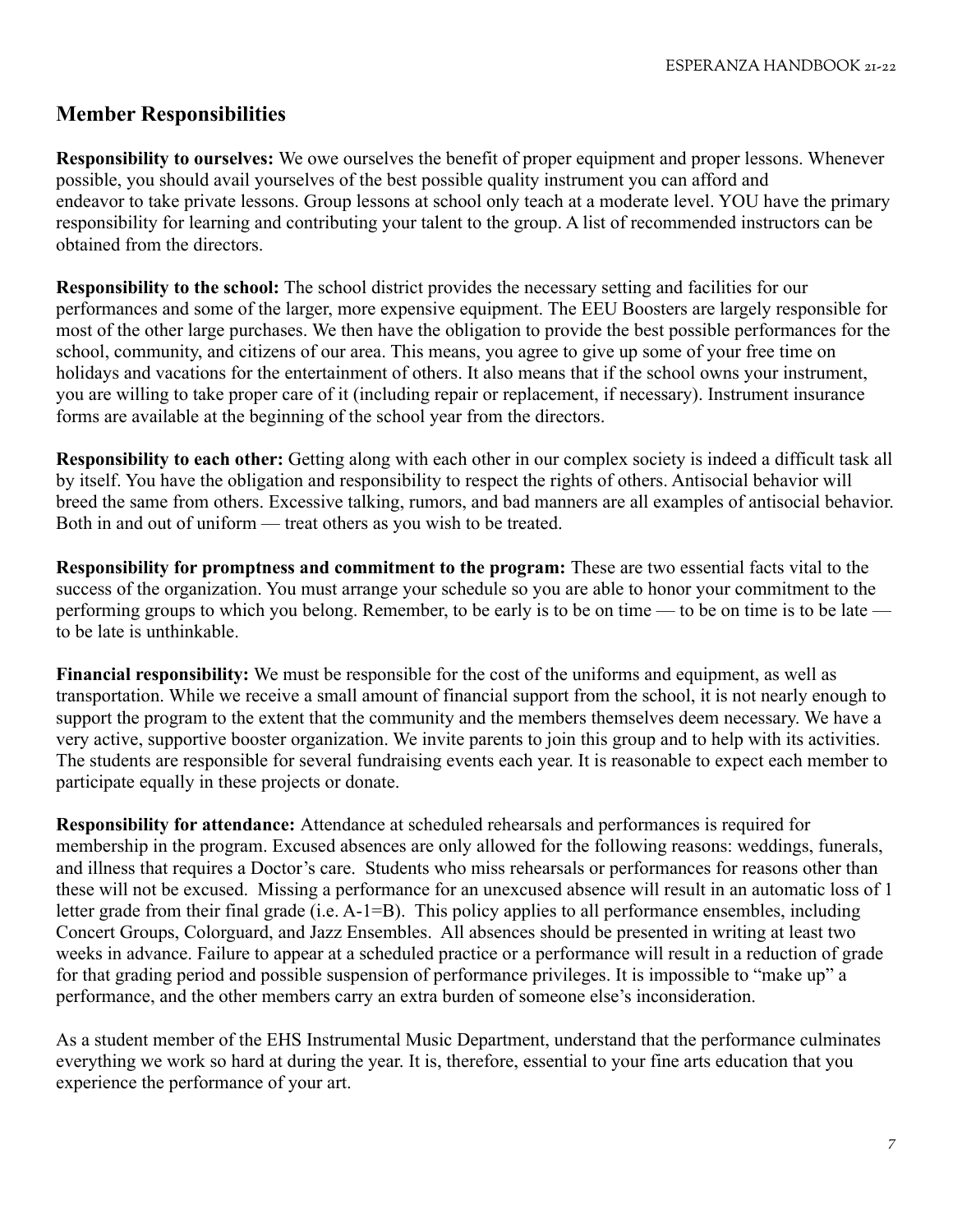## **P.E./BAND/COLORGUARD ZERO PERIOD — 6:55-7:45 a.m. Daily**

Because the marching band gets physical education credit and functions much like a sports team, the band utilizes physical conditioning as a means to promote group unity, focus and good performance skills. This conditioning may include push-ups, running, and other types of physical activity. If for any reason a student needs to be excluded from this type of activity, they should let the directors know, in writing, before band camp begins. Punctual and daily attendance is required.

## **WIND ENSEMBLES/SYMPHONIC BAND/COLORGUARD ZERO PERIOD — 6:55-7:45 a.m. Daily**

At the conclusion of marching season all students will be in a concert group. The two groups available are Wind Ensemble and Symphonic Band and are based on an audition process. These groups will meet simultaneously every morning. Winter guard will meet zero periods to complete their winter guard show.

## **JAZZ I, JAZZ II, JAZZ III—Daily**

Jazz ensemble members will be chosen and placed by an audition process during the first week of band camp. Audition will include Improvising, Sight-reading, and a prepared Jazz Piece. The prerequisites for Jazz I are that members are required to be taking private lessons for jazz and enrolled in a zero period (band) performing ensemble. The prerequisites for Jazz II are that members are strongly advised to acquire private lessons and enrolled in a zero period (band) performing ensemble. The prerequisite for Jazz III is that members are encouraged to take private lessons and are enrolled in a zero period (band) performing ensemble. Those student members of Jazz I & III are required to attend the California Jazz Championships Invitational April 28-30, 2022.

## **ENSEMBLE PLACEMENT**

All ensembles are based on an audition process. Students are placed according to their strengths and areas of needed improvement. There are a limited number of spaces available in the parade block, wind ensemble, jazz bands, and color guard. **If you took lessons to get in, you should take lessons to STAY in.**

## **STUDENT LEADERS**

Student leaders, captains, and drum majors are chosen by the director through an application process that involves interviews and auditions. Student leaders are expected to be the role models for all EEU members.

## **ZERO TOLERANCE POLICY/PERFORMANCE ETIQUETTE**

- 1. Tobacco, Alcohol, Drugs, Dangerous objects: All school guidelines are in effect for all Band and Colorguard activities.
- 2. Assembling to Perform: The group will assemble together and move in an orderly manner (marching when instructed) to designated areas.
- 3. Football Games: We will sit together (by sections) at football games. No visitors are allowed in the area. We are there to support the team.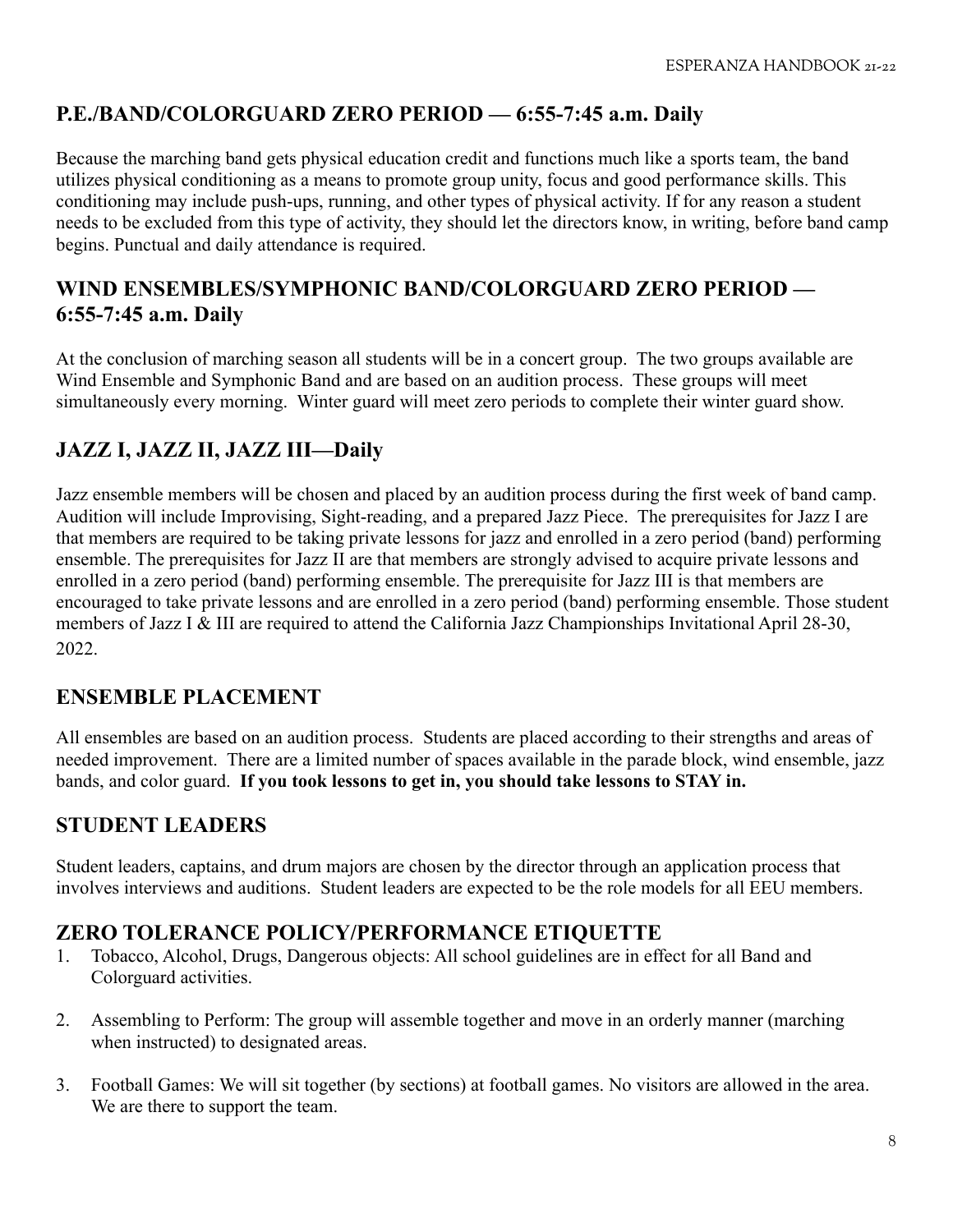- 4. Buses: Students will not board until instructed to do so. Students will remain on the bus and seated until instructed otherwise. Yelling is not permitted at any time. Moving from seat to seat is not permitted. Quiet talking is permitted. Buses are to be clean and free of trash at the end of all trips.
- 5. Public Display of Affection: Holding hands in full view is permitted on the bus only. Necking, hugging, kissing and so forth are NOT permitted. The staff will determine the boundaries of acceptable behavior.
- 6. Uniform Care: Jackets and trousers will be properly hung when not being worn. Nothing is to be placed in the garment bag except for the jacket and trousers. Eating or drinking (except for water) is NOT permitted when in uniform.
- 7. At the conclusion of all events, students should arrange to be picked up at school promptly at the designated pick-up time. Pick-up times are announced prior to the event.
- *\* Remember When you travel with the Band, you represent the band, your school, and the community. Anything you do, in or out of uniform, will reflect on the people you represent!*

#### UNIFORMS

It is the student's responsibility to see that his or her uniform remains in good condition. Students and/or parents are financially responsible for any damage caused to the uniform due to negligence or misuse. Uniforms will be stored at school in the Uniform Room. Students will return uniforms, properly hung on the hanger, to the uniform chairperson or assistants at the conclusion of each activity.

#### NO EATING OR DRINKING (EXCEPT WATER) IS ALLOWED WHILE STUDENTS ARE IN UNIFORM!

White V neck T-shirt and Black basketball shorts: These garments are to be worn underneath the marching band uniform at all times.

Shoes: Shoes are to be perfectly cleaned before each performance. Both shoes should be labeled inside with the student's name. Shoes are Dinkle Formal and may be purchased for \$34 at uniform fitting or ordered from Peacock's Marching World at a cost of approximately \$40 (this does not apply to Colorguard). You can access their website at: www.marchingworld.com

#### *\*Calf-length or longer black socks are required and are the responsibility of each Band member.*

Hair: While in uniform, hair length for band students will be above the collar. Hair longer than this should be worn so that it can be easily tucked under the hat. Hair that is over the collar and cannot be tucked under the hat may be cut off prior to the performance.

Make-up and Jewelry: Make-up, nail polish, and jewelry of any type are not allowed while in uniform. Please remember to leave your jewelry at home. Chaperones will not be responsible for lost items.

Show t-shirt is required for all students to wear at assigned times and will be supplied free to all members. Students will be required to wear it to performances as assigned by the directors. Colorguard has their own performance day uniform.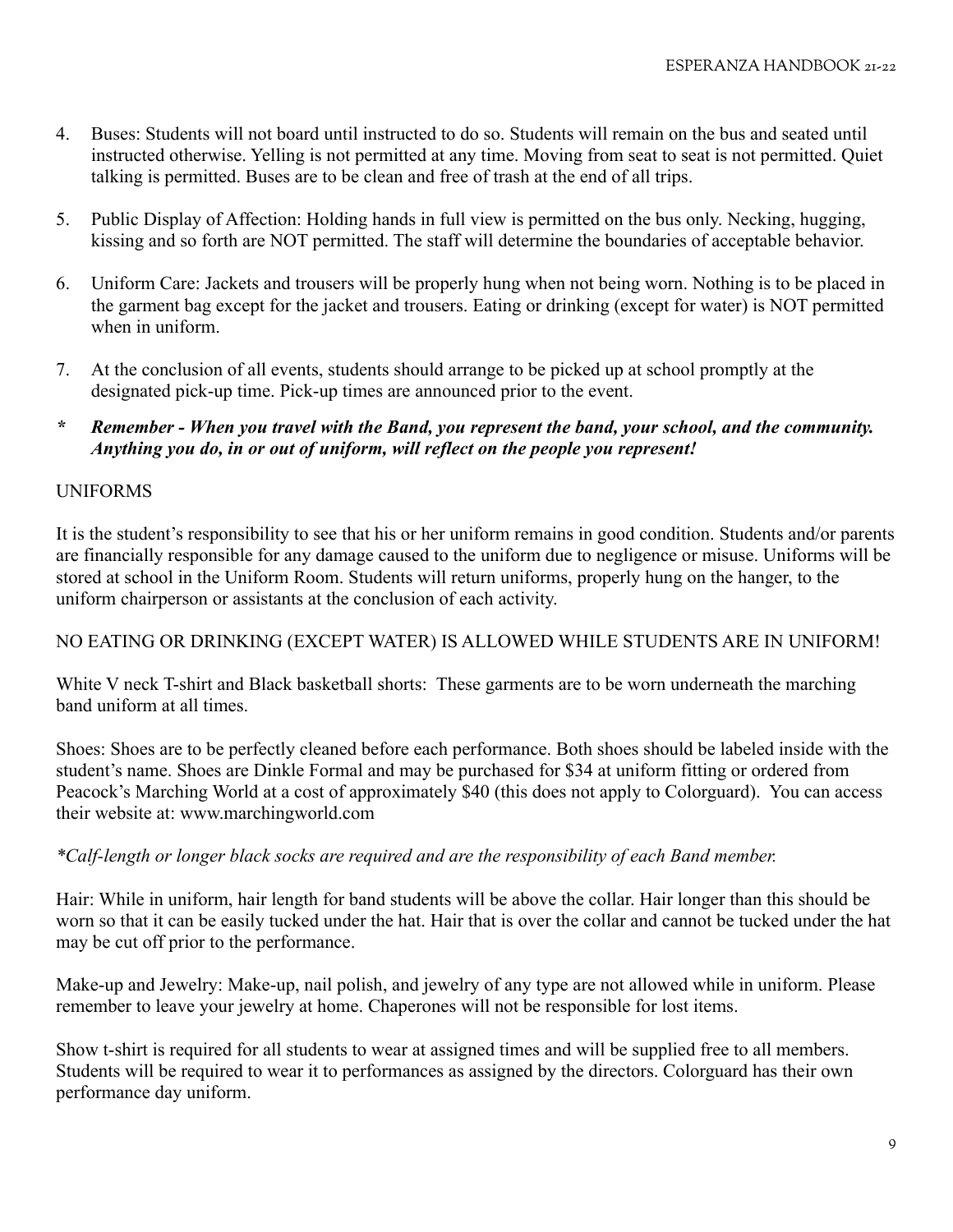EEU Band Sweatshirt: Each Band student is required to purchase an official EEU band sweatshirt, if they do not already have one from last year. The price of the sweatshirt is \$40 and will be due at Uniform Fitting.

Additional EEU logowear (T-shirts, Jazz polo shirts, sweatshirts, etc.) are available for purchase. An order form is available at [ehseu.org](https://ehseu.org/). Parents are encouraged to wear EEU logowear to events to show support as well as identify you as a part of the EEU family.

#### JAZZ PERFORMANCE ATTIRE:

Jazz I: Black suit, black shirt, red based tie Jazz II: Black suit, white shirt, red based tie Jazz III: Black suit, white shirt, straight black tie Ladies in all ensembles can wear black dress or skirt or pants, and a black top (Jazz I) or white top (II/III)

#### CONCERT BAND PERFORMANCE ATTIRE:

Wind Ensemble: Tuxedo or Black suit, white shirt, bow tie

Symphonic Band: Black suit, white shirt, straight black tie

Advanced Band: Black suit, white shirt, straight black tie

Ladies in all ensembles should wear a black dress (past knees when seated or with leggings), black skirt or pants and white top.

## MARCHING BAND CAMP

Band camp is a required activity of all members of the marching band and color guard. This time of extensive instruction and rehearsal is a vital part of the program. The time a student misses during band camp is critical to the success of the group. Students who miss part or all of band camp severely endanger the success of the group and will likely begin the season as an alternate. The field show charting and music is taught at camp, so attendance is necessary.

> Dates: Friday, August 13th 9-12 (Freshmen and Section leaders only) Monday, August 16th – Friday, August 20th Monday, August 23rd – Friday, August 27th Time: 8:30 a.m. to 4:00 p.m. – Marching and Music

Celebration: Thursday, August 26th 6 p.m. Burger and "Show Preview" Night, ticket prices TBA All parents and families are invited!

## NEEDED FOR BAND CAMP:

- · Tennis shoes and socks (required)
- · Instrument and supplies needed

· Pencil

- · Water (LARGE thermos ½ gal. minimum required– it can be hot!)
- · Snack and Lunch (or lunch money to buy lunch off campus)
- · Hat/visor
- · SUNSCREEN, SUNSCREEN, SUNSCREEN!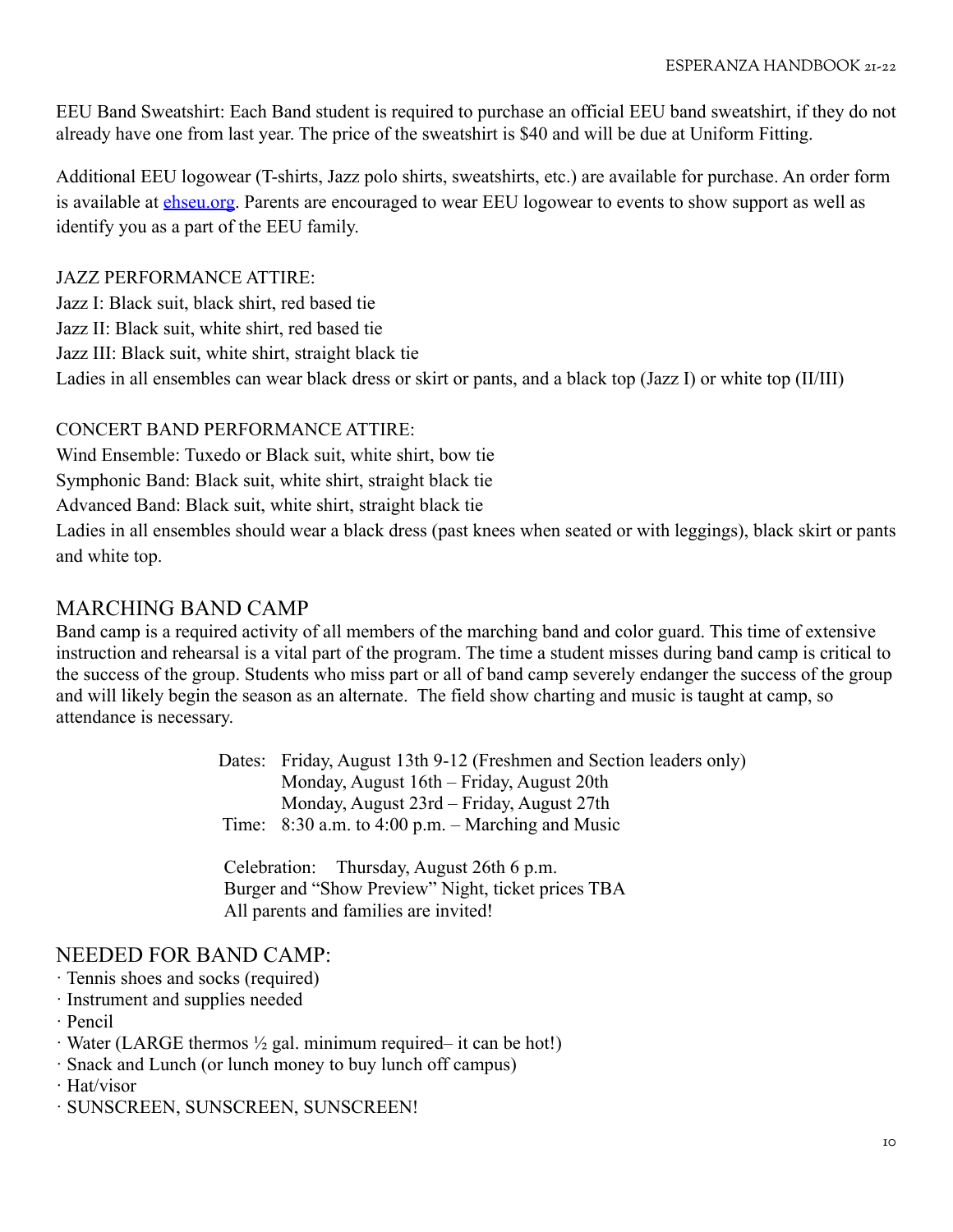## EEU REGISTRATION AND UNIFORM FITTING

Students and a parent should come prepared with all of the necessary registration paperwork completed (student health form, proof of Family ID registration (**Print completion confirmation page)** and Physical Form unless otherwise turned in), with a check made out to EEU for performance donations and other materials. Fittings are in the Band Room the week of August 23rd, 2021, from 6 to 8 p.m. each night according to the following schedule and students should wear white v-neck t-shirts, black basketball shorts, black socks, and Dinkles (if currently owned):

> Seniors, Juniors Letters A-M *AND* All Colorguard Monday, August 23rd Juniors Letters L-Z and Sophomores Tuesday, August 24th Freshmen and Make-ups Wednesday, August 25th

## REHEARSAL SCHEDULE

All rehearsals and performances are mandatory. All absences will be handled on an individual basis, however, only the most extenuating circumstances will be excused.

*Zero Period:* Zero period is required of all members of the marching band and color guard. Members must be on the field and ready to begin at 6:55 a.m., Monday through Friday. This is an everyday rehearsal.

*After School Practice:* Scheduled after school and Saturday rehearsals and sectionals are required of all members. (SEE CALENDAR)

## SHOW DAYS

Information regarding specific performances will be distributed as soon as possible. This information is sometimes unavailable until the week of the performance. The information given will include call times, return times, performance times and other pertinent details (meal plans, awards times and so forth).

On show days, students should remember:

· Report to the band room with polished shoes and clean laces – it is the student's responsibility to see that their shoes are clean and packaged and labeled with his/her name.

· Bring your own supplies for your instrument- valve oil, reeds, etc.

· Bring a change of clothes including your UNIT shirt- to be worn by all for unit morale and identity.

· Bring money for food, snacks, souvenirs, programs, etc.

· Band sweatshirts should be brought for evening performances – it does get cold at some of the locations in the evening and after a hot day it can be very uncomfortable without something to put on.

· No make-up or jewelry should be worn for performances (earrings, rings, watches, nail polish, etc) unless it is a part of your specific uniform or costume (i.e., colorguard). This will cause deductions from judges.

## STUDENTS ACADEMIC SCHEDULE

Students are required to be enrolled in a band class during the regular school day (periods 1-6). There will be no exceptions to this policy.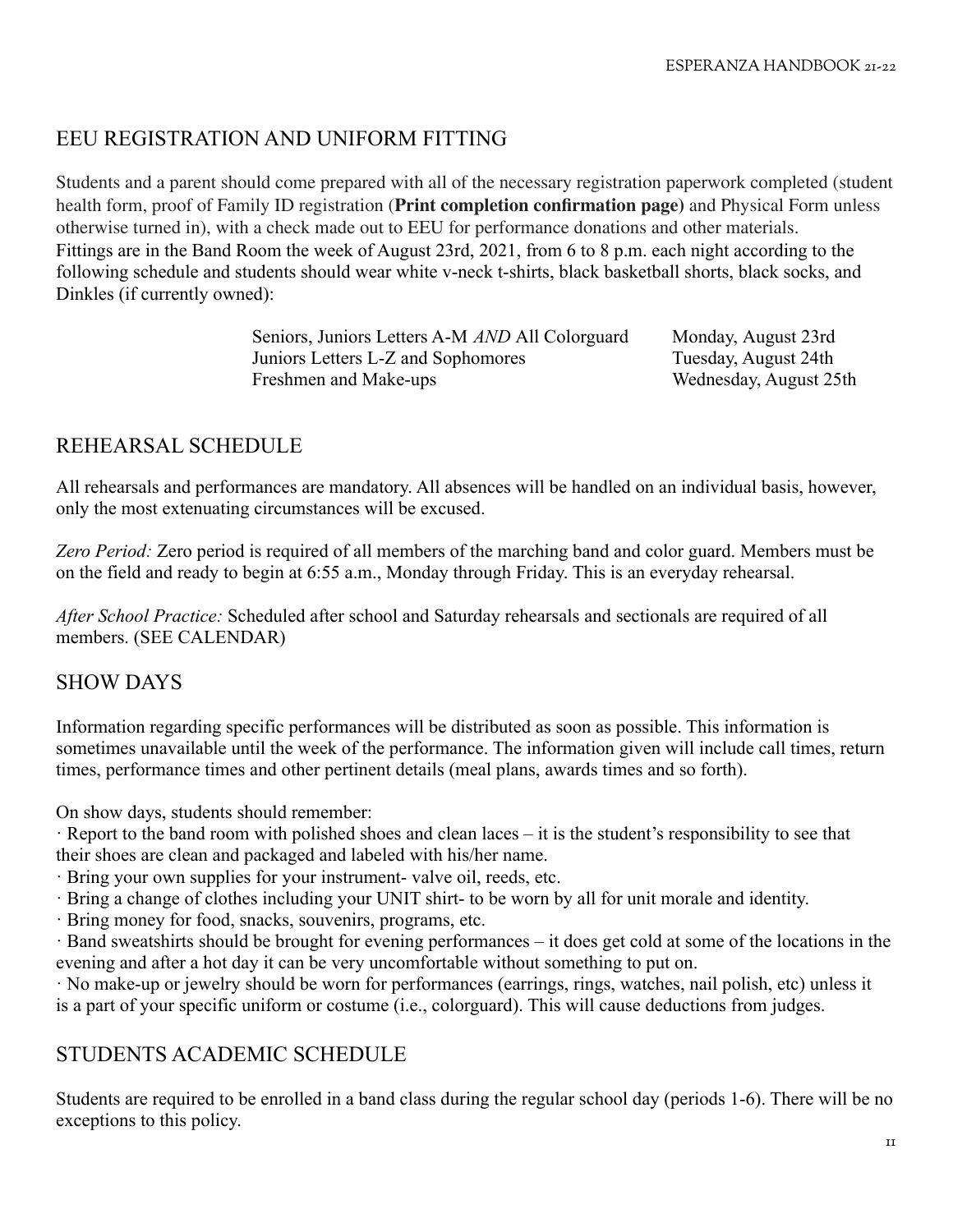## BAND BUDGET

The EEU budget is usually available for review during Uniform Fitting week in August. It is normally approved during our first General Association Meeting held on Thursday, August 26, 2021, prior to the start of the field show preview out on the practice field.

Our typical budget is \$95,000-\$105,000, depending on the number of students. As the band grows – so does the budget.

Typically, the budget breaks down as follows:

Expenses (approximate)

| Fees for Instructors (not Directors), Clinicians,<br>Field Show Charting, Percussion Charting, etc.                                                                           | 60%   |
|-------------------------------------------------------------------------------------------------------------------------------------------------------------------------------|-------|
| Uniform Costs, alterations, cleaning, props                                                                                                                                   | 10%   |
| Snacks, insurance, postage, misc. costs, scholarships                                                                                                                         | 17%   |
| Competition entry fees for the Band,<br>Colorguard, and Jazz Bands                                                                                                            | 13%   |
| Revenue (approximate)                                                                                                                                                         |       |
| Unit Contributions                                                                                                                                                            | 59%   |
| Fundraisers -Burger Night, Meet 'n' Eat Nights,<br>Spaghetti Dinner, Spring Concert<br><b>Family Oriented Events</b><br>eScrip, Car Wash, Big Band Blowout<br>Quarter Madness | 40%   |
| <b>ASB Funds</b>                                                                                                                                                              | $1\%$ |

\*Note – Special events and trips are in addition to these estimates.

As you know, many of the extracurricular activities (i.e., Marching Band, Symphonic Band, Wind Ensemble and Jazz Bands) are not financially supported by the Department of Education. As such, a Student Performance Donation will be accepted in order to provide the financial support to continue these successful programs. **Due to our 501(3)C status, donations are non-refundable.**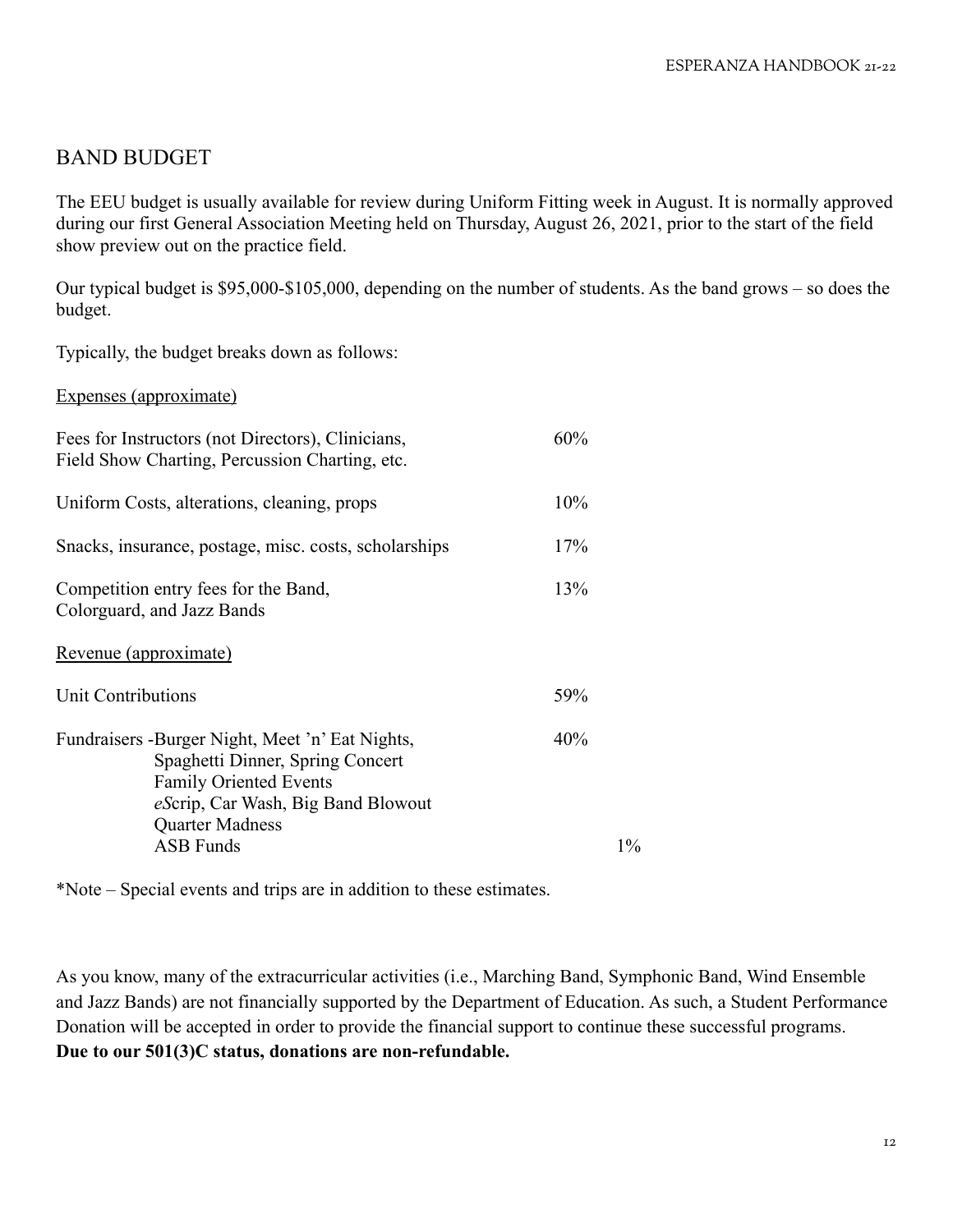## Transportation Fees

The school district requires that every student involved in extracurricular activities pay a transportation fee to defray the costs of the buses for students. Transportation fees are CURRENTLY TBD, and are determined by the District. **The fee is paid at EHS Registration (not EEU Uniform Fitting/Registration) and is payable to the Esperanza High School. Note:** this is **not** part of the EEU performance fee and the EEU has no control over setting the amount.

## ASB Card

All EEU members are suggested to purchase an Esperanza ASB Card, as outlined in the EHS Student Handbook. This card is purchased for \$55 at EHS Registration. The holder of the card is entitled to discount admission to all home and away athletic events and reduced prices for the EHS Yearbook and dance tickets. **Note:** this is **not** part of the EEU performance fee and the EEU has no control over setting the amount.

#### Medical Release Forms

As with all other school activities where students will be transported off campus, student members of the Entertainment Unit must have completed enrollment in the Family ID system **(print your completion confirmation page)** including: **your physical, copied insurance card (front and back), and any other forms required by EHS and the district. These are due at Band Registration Night.**

#### **All forms can be found here:**

**[https://www.esperanzahs.net/apps/pages/index.jsp?uREC\\_ID=60885&type=d&pREC\\_ID=574431](https://www.esperanzahs.net/apps/pages/index.jsp?uREC_ID=60885&type=d&pREC_ID=574431)**

#### Fundraising

Fundraising supplements individual contributions to meet the remaining 40% of the budget requirements of the EEU for the year. Important activities and various evenings sponsored by local restaurants, and a wide array of activities as arranged by the 2nd Vice President (Fundraising) and the Booster Executive Board. Possible fundraisers include Casino Night, Burger Night, Concerts, silent auctions, Meet 'n' Eats, or any others planned. We are also trying to increase the number of local business and corporate sponsors.

#### *e*Scrip

*e*Scrip works in conjunction with your credit card. Once you are registered, all purchases made using your credit card at participating retailers will be credited to the EEU, with a percentage, based on the retailer, being deposited into the EEU's account. 50% goes directly to the EEU and 50% goes directly to your student account to help with Performance Donations and other goods. You purchase your normal goods, and the Unit receives a percentage of the transaction. It couldn't be simpler.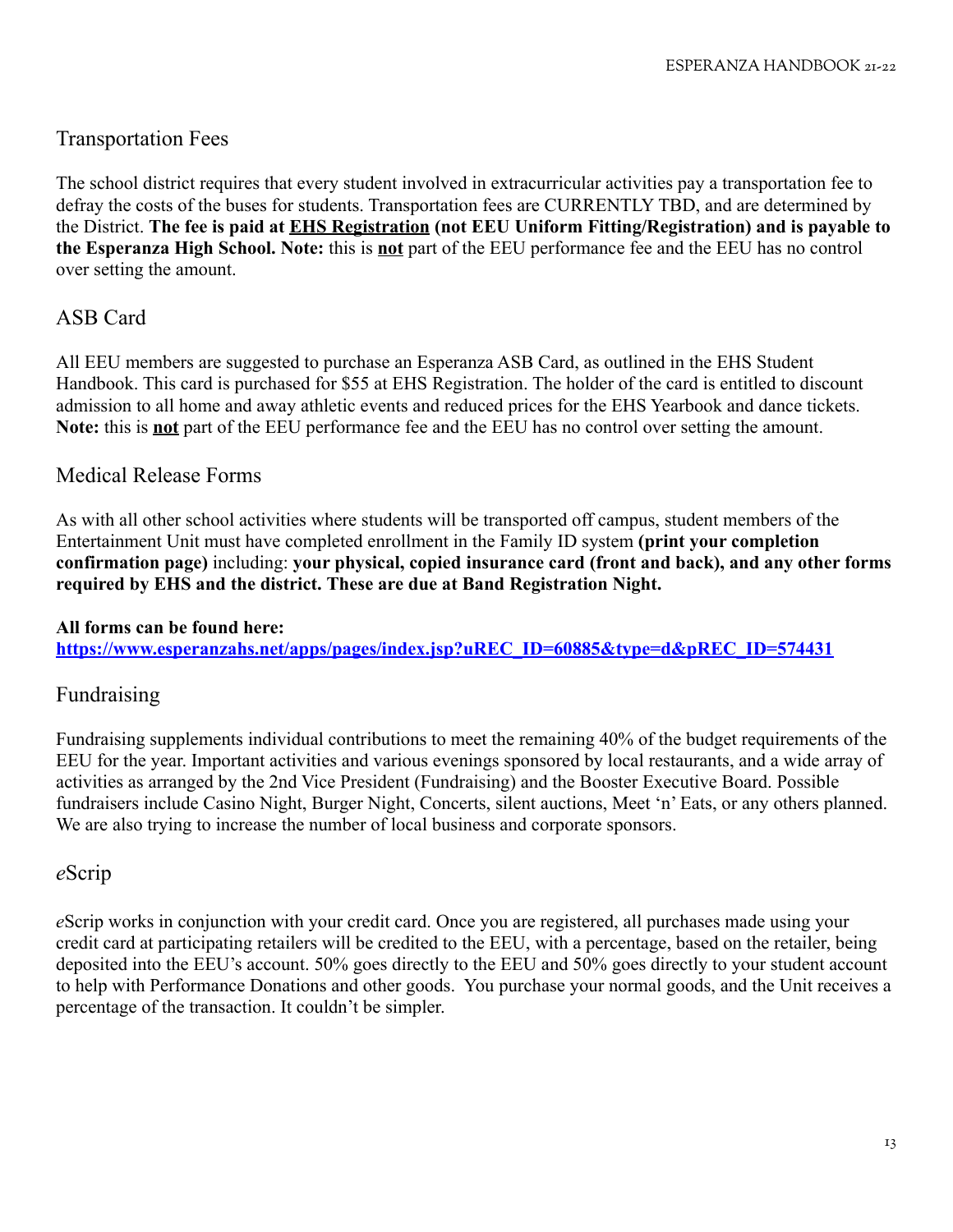#### **Performance Donations (UPDATED 4/26/2021)**

The EEU Booster Board has reviewed the performance donations of music programs from comparable high schools in our competition classification, as well as the support requirements for many sports programs and other interscholastic competitive activities. As a result, this year's individual contributions are detailed in the following table.

The fall performance donations will be accepted at the time of Uniform Fittings the week of August 23. Consideration is given to families with more than one student as shown below. Please see the Booster President or Treasurer if you need to arrange an alternate payment plan. If there is a financial need, please speak to Mr. Davis (bdavis $\omega$ pylusd.org).

|                                                                           | Band          | Colorguard | Percussion    | Jazz  | Date Accepted           |
|---------------------------------------------------------------------------|---------------|------------|---------------|-------|-------------------------|
| Performance                                                               |               |            |               |       |                         |
| Donation                                                                  | \$425         | \$450      | \$450         | \$100 | Week of August 23rd     |
| (payable to EEU)                                                          |               |            |               |       |                         |
| <b>Band Sweatshirt</b>                                                    | \$40          | Warm-ups   | \$40          | ۰     | Week of August 23rd     |
| (payable to EEU)                                                          | (if required) |            | (if required) |       |                         |
|                                                                           |               |            |               |       |                         |
| Transportation Fee(Bus)                                                   | TBD           | TBD        | TBD           | ۰     | <b>EHS</b> registration |
| $\left($ 11 $\right)$ $\mathbf{N}$ $\mathbf{N}$ $\mathbf{N}$ $\mathbf{N}$ |               |            |               |       |                         |

(payable to PYLUSD)

\*Additional fees for special trips, i.e. Reno Jazz Festival, Hawaii, Washington D.C., are determined as the event and logistics are planned.

Additional Materials Fees (CG costumes, flags, poles, etc.)

| Field Season  | \$400 (new member) includes warmups, duffel bag, and flag bag |
|---------------|---------------------------------------------------------------|
|               | \$210 (returning member)                                      |
| Winter Season | \$300                                                         |

In addition to the individual contributions, *parents* are required to volunteer their time and talent. This year, we anticipate over 100 students participating in the many parades, competitions, and other commitments. Parent volunteer support is vital to the success of each activity and the entire program. There are a variety of volunteer activities you can support or lead. Details and sign up sheets will be available during orientation, uniform fitting, and Band Camp. Ask if you need any information. We recognize this is an extra activity into an already busy schedule. We do hope, however, that all parents will adjust their schedules to volunteer and become part of the "Band Experience" – you won't regret it and your student will appreciate your participation and commitment. **1 PARENT/ADULT PER FAMILY IS REQUIRED TO ATTEND MONTHLY PARENT MEETINGS.**

#### 1 case of water (24 bottles) per student are requested at time of payment. We are also requesting donations of **tissues, band aids, and 9-volt batteries.**

There is a reduced rate for families with more than one member in the EEU:

Two members- Total reduced by \$100

Three members- Total reduced by \$150

**Make checks payable to: EEU Mail to: Esperanza HS, Attn/ Brad Davis, 1830 N. Kellogg Drive, Anaheim, CA 92807 OR donate through PayPal: [HERE](https://www.paypal.com/donate/?token=uql5jHczg4FTW9CxiyYJ7LkTLndGOgPbzyS4ubRzZ3iCS_gvy4dMRynvoV_klRNEVHVECW&country.x=US&locale.x=)**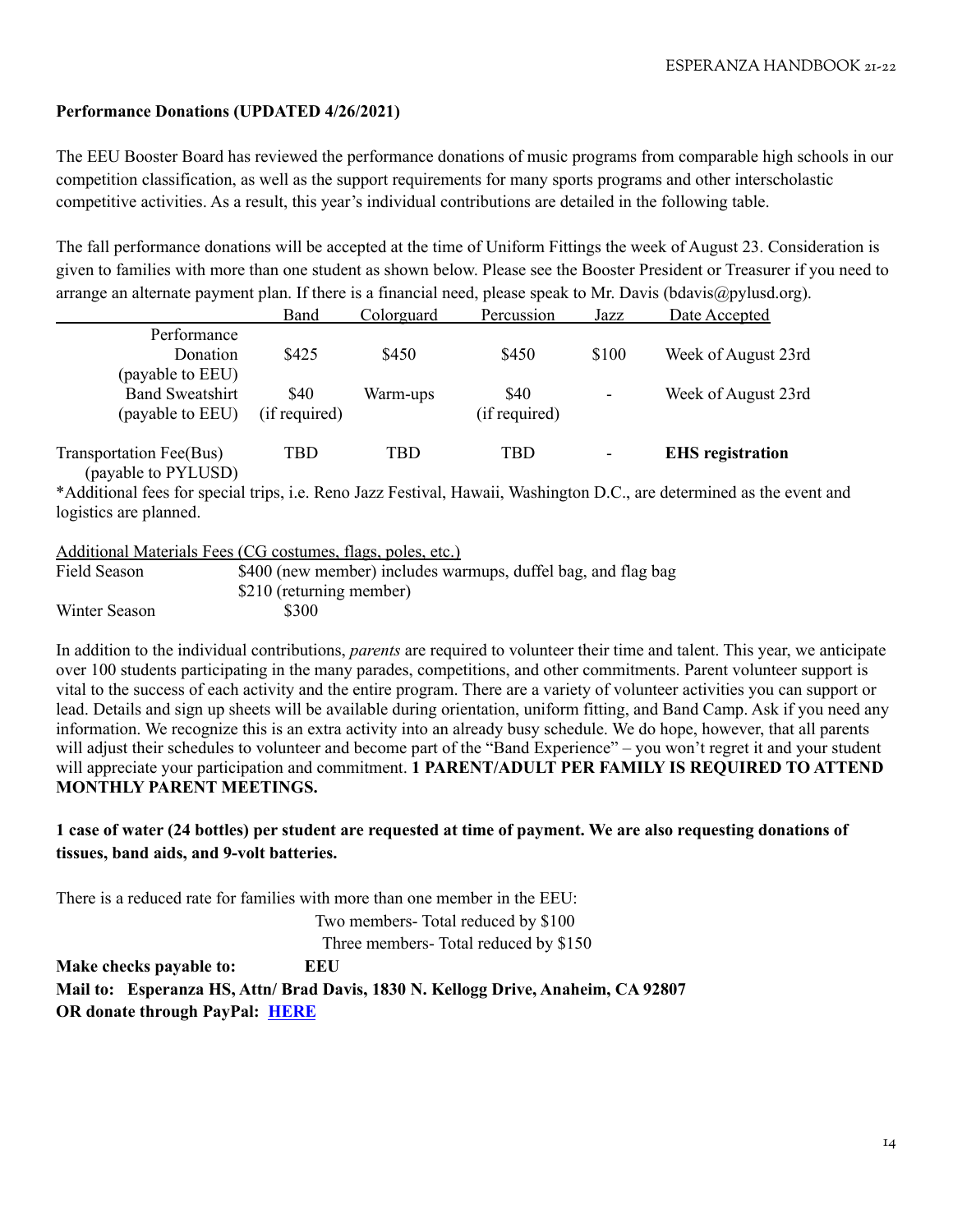## Esperanza Entertainment Unit TENTATIVE Schedule as of JUNE 2021 *(rev. 9-10-21)*

#### Percussion Rehearsals (Front Ensemble AND Battery) 3:30-5:30p.m.

5/11, 5/18, 5/25, 6/1, 7/6, 7/8, 7/13, 7/15, 7/20, 7/22, 7/27, 7/29, 8/3, 8/5

#### Colorguard Rehearsals 9:00a.m.-1:00p.m.

6/23, 6/30, 7/7, 7/14, 7/21, 7/28

| June 21-25            | Concert Band Camp: 9:00 a.m to 12 p.m. at EHS Band Room                                     |
|-----------------------|---------------------------------------------------------------------------------------------|
| June 21-25            | Jazz Band Camp: 2:00-5p.m. at EHS Band Room                                                 |
| August 13             | Freshman Band Camp: Band & Colorguard (All new freshman/student leaders) gam to Noon at EHS |
| August 16-27          | Band Camp for Band and Guard: 8:30 a.m. to 4 p.m. at EHS                                    |
| August 16             | Sign-Up for jazz band auditions in the band room                                            |
| August 16             | Mandatory Parent Meeting in the Band Room at 4:30 p.m.                                      |
|                       | August 17 (Tuesday) Jazz Auditions Saxes 4:30-6p.m.                                         |
|                       | August 18 (Wednesday) Jazz Auditions T-bones 4:30-6p.m.                                     |
|                       | August 19 (Thursday)  Jazz Auditions Trumpets 4:30-6p.m.                                    |
|                       | August 20 (Friday) Jazz Auditions Rhythm Section 4:30-6p.m.                                 |
|                       | August 23 (Monday) Seniors and All Colorguard Registration and Uniform Fitting 6-8p.m.      |
|                       | August 24 (Tuesday) Juniors and Sophomores Registration and Uniform Fitting 6-8p.m.         |
|                       | August 25 (Wednesday). Freshman and Make Up Registration and Uniform Fitting 6-8p.m.        |
| August 26             | Field Show preview & Burger Night 6p.m. (All parents/friends invited)                       |
| August 27             | Last Day of Camp Rehearsal 8:30 a.m. to 12 p.m.   Pool party/BBQ 12-2p.m.                   |
| August 31             | First day of school                                                                         |
| Sept 1, 8, 15, 22, 29 | Evening Wednesday Rehearsals 3:30-6:30 p.m. (everyone)                                      |
| Sept 2, 9, 16, 23, 30 | After-school Thursday Wind Sectionals 3:15-4:15 p.m.                                        |
|                       | NO SCHOOL Home football game v. Woodbridge @YLHS 7p.m                                       |
| Sept 6                | NO SCHOOL                                                                                   |
| Sept 7 (Tuesday)      | Monthly Booster Meeting in the Band Room, 7p.m.                                             |
| Sept 13, 20, 27       | Colorguard and Percussion Rehearsals 3:30-5:30p.m.                                          |
| Sept 21 (Tuesday)     | Evening Rehearsal 3:30- 6:30p.m (everyone)                                                  |
| Sept 22 (Wednesday)   | Back to School Night                                                                        |
| Sept 24               | Home football game v. Santa Fe @YLHS 7p.m. HOMECOMING GAME                                  |
| Oct 1<br>.            | Home football game v. YLHS @YLHS 7p.m.                                                      |
| Oct 4, 11, 18, 25     | Colorguard and Percussion Rehearsals 3:30-5:30 p.m.                                         |
| Oct 5 (Tuesday)       | Monthly Booster Meeting in the Band Room, 7 p.m.                                            |
| Oct 6, 13, 20, 27     | After School Wednesday Practices, 3:30-6:30p.m (everyone)                                   |
| Oct 7, 14, 21, 28     | After-school Thursday Wind Sectionals 3:15-4:15 p.m.                                        |
| Oct 9                 | Placentia Parade a.m.                                                                       |
| Oct 15                | Home football game v. El Dorado @YLHS 7p with TRMS & BYMS                                   |
| Oct 16                | Valencia Field Show Tournament, Rehearsal 9-11a.m.                                          |
| Oct 23                | Mini-camp rehearsal 9 a.m. to 12 p.m. @EHS                                                  |
| Oct 29                | Home football game vs. Canyon @YLHS 7p.m. SENIOR NIGHT                                      |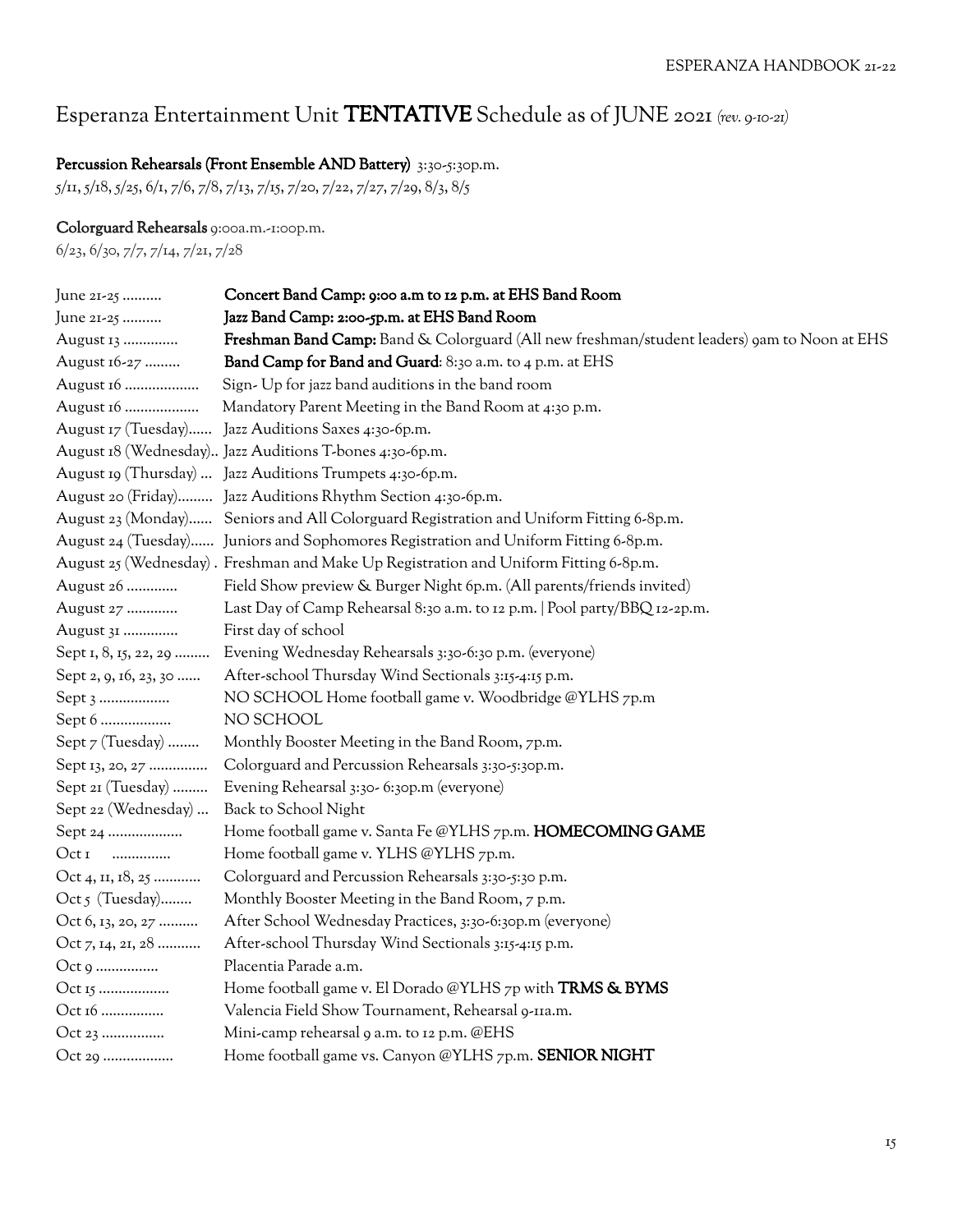| Nov $1, 8, 15$            | Colorguard and Percussion Rehearsals 3:30-5:30p.m.                                   |
|---------------------------|--------------------------------------------------------------------------------------|
| Nov 2                     | Monthly Booster Meeting in the Band Room, 7p.m.                                      |
|                           | After School Wednesday Practice, 3:30-6:30p.m. (everyone)                            |
| Nov 4, 11, 18             | After-school Thursday Sectionals 3:15-4:15p.m.                                       |
| Nov $6$                   | Los Altos Field Show, Rehearsal 9-11a.m.                                             |
| Nov 10 (Wednesday)        | 45 <sup>th</sup> District Band Pageant @Bradford 7p.m.                               |
| Nov <sub>13</sub>         | Ramona Field p.m. Rehearsalg-IIa.m.                                                  |
| Nov 20                    | SCSBOA Field Championships                                                           |
| Nov 22-26                 | Thanksgiving Break                                                                   |
|                           | Count Meets the Duke Jazz Concert, 7 p.m. at PAC                                     |
|                           | Holiday Concert w/Orchestra, EHS Gymnasium, 7p.m.                                    |
| Dec 20-31                 | Winter Break                                                                         |
|                           | First Day Back to school after Winter Break                                          |
| Jan $_4$ (Tues)           | Monthly Booster Meeting in the Band Room, 7p.m.                                      |
| Jan 6, 20                 | District Jam Sessions 6-7:30p.m. (6-EHS, 20-VHS)                                     |
| Jan 10-14                 | Essentially Ellington Recording Sessions Jazz I 5-7p.m.                              |
| Jan 17                    | Martin Luther King Day, No School                                                    |
| Jan 20-22                 | <b>SCSBOA Honor Bands</b>                                                            |
| Jan 27-30                 | Southwest Essentially Ellington Regional- Jazz I and II (leave after finals on 27th) |
|                           | Monthly Booster Meeting in the Band Room, 7p.m.                                      |
| $\text{Feb } 3, 17 \dots$ | District Jam Sessions 6-7:30p.m. (3-EDHS, 17-EHS)                                    |
|                           | Casino Night at YL Community Center (TENTATIVE)                                      |
| Feb 14                    | Lincoln's Birthday Holiday, No School                                                |
| Feb 21                    | President's Day Holiday, No School                                                   |
| Feb 20                    | Colorguard WGASC Show *****UNEDITED*****                                             |
|                           | Western States Jazz Festival at Upland High School-Jazz I, II, III                   |
| Feb 26                    | Colorguard Show *****UNEDITED*****                                                   |
| March 1                   | Monthly Booster Meeting in the Band Room, 7p.m.                                      |
| March 10                  | Pre-Festival Concert in the Performing Arts Center 6p.m.                             |
| March 12                  | 22nd Annual Aztec Jazz Festival (All day event and All students volunteer)           |
| March 19                  | Irvine Jazz Festival Jazz I, II, III                                                 |
| March 21                  | WGI Colorguard Regional TENT. *****UNEDITED*****                                     |
| March 28-29               | WGI Colorguard Power Regional *****UNEDITED*****                                     |
| March 29                  | S.C.S.B.O.A. Festival at Performing Arts Center                                      |
|                           | Colorguard WGASC Show *****UNEDITED*****                                             |
|                           | Monthly Booster Meeting in the Band Room, 7p.m.                                      |
| April $7$                 | EHS 8th Grade Parent Night *****UNEDITED*****                                        |
| April 11-15               | Spring Break in Washington, D.C.                                                     |
| April 17-18               | WGASC Colorguard Championships *****UNEDITED*****                                    |
| April 21                  | Café Jazztec Combo Night in the Band Room, 6-7:30p.m.                                |
| April 23                  | Fullerton Jazz Festival Jazz I, II, III                                              |
| April 27                  | Area Night (Valencia Gym) All Ensembles 6:00p.m.                                     |
| April 28-May 1            | Jazz I and Jazz II California Jazz Championships Invitational                        |
| April 30                  | <b>EHS</b> Prom                                                                      |
|                           |                                                                                      |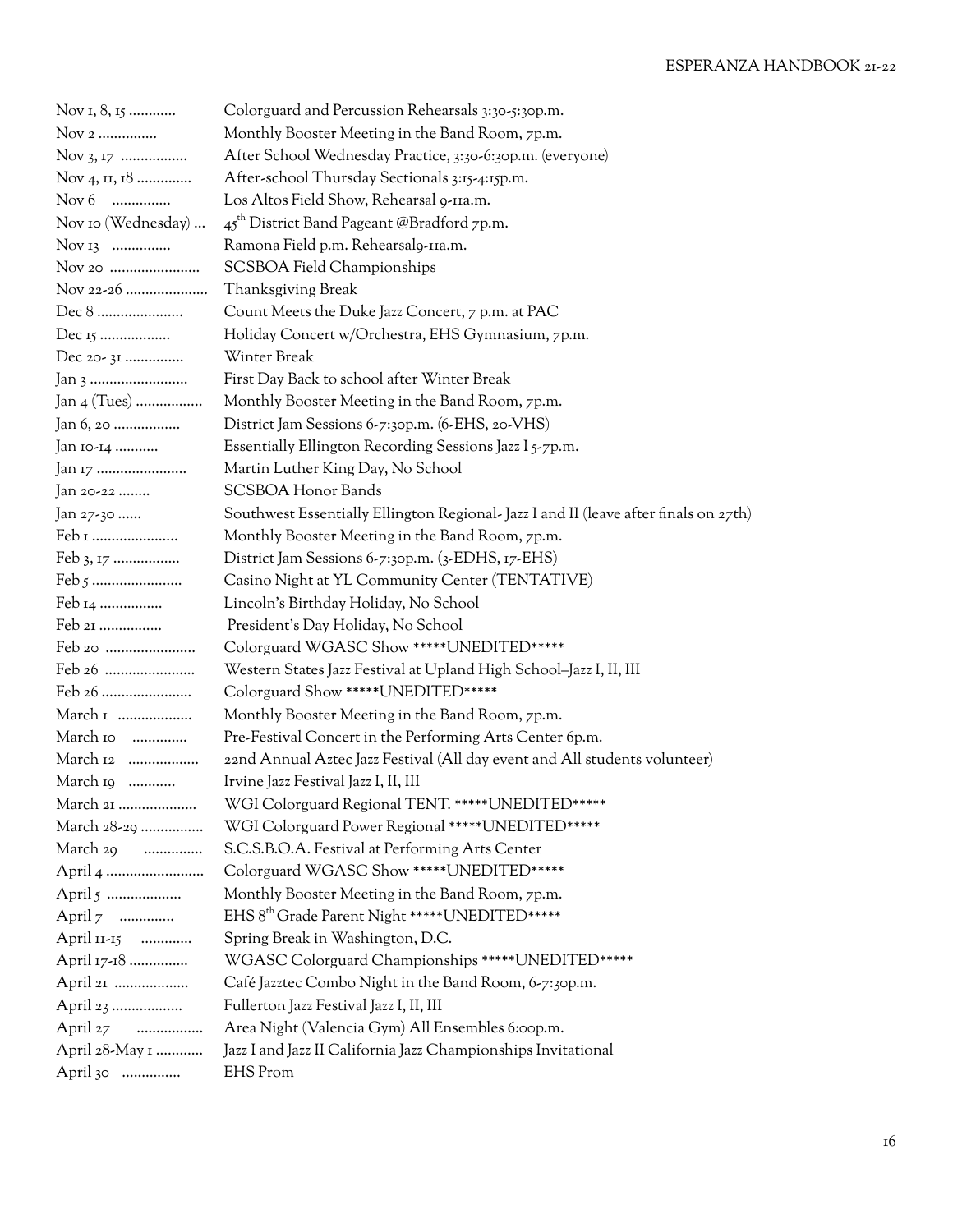|                 | AP Testing                                                                                          |
|-----------------|-----------------------------------------------------------------------------------------------------|
|                 | Guard Workshops/Auditions 4-6p.m.                                                                   |
| May $5$ (Thurs) | Parent Meeting 5p.m.   ALL Band and Guard parents start in Theater (Guard break-out at 5:30p.m.)    |
| May $5$ (Thurs) | Incoming Freshman Rehearsal/Orientation, Band Room - All Ensembles 4-6p.m.                          |
| May 6-8         | Essentially Ellington in NY, NY Jazz I TENT, Pending Audition****                                   |
|                 | <b>Band Prom TENT</b>                                                                               |
|                 | Jazz Concert with Vincent Gardner, Performing Arts Center Esperanza Jazz I, II,III & Bernardo Yorba |
|                 | Café Jazztec CLASSICAL Edition 6:00 p.m.                                                            |
|                 | Spring Concert/BBQ Dinner EHS Gymnasium 6:00 p.m.                                                   |
| June 6          | Council Interviews After school                                                                     |
|                 | Drum Major Auditions during o period at EHS                                                         |
|                 | Band Council Voting during o period at EHS                                                          |
| June $8$        | Awards Banquet                                                                                      |
| June 10         | Instrument Check out/in for returning & new members 3:00-5p.m. EHS Band room                        |
| June $16$<br>.  | Last Day of School and Graduation                                                                   |
|                 |                                                                                                     |

#### Routine Weekly Rehearsals:

Monday Night Percussion 3:30-5:30 (Sept.-Dec.) Tuesday Night Percussion 3:30-5:30 (Dec.-June) Monday Guard Rehearsal 3:30-5:30p.m. Year-round Wednesday Winterguard 6:00-9:00p.m. (Winter Season- Beginning 12/1) Wednesday Night Rehearsals (everyone)- 3:30p.m.-6:30p.m.. (Sept.-Dec.) Thursday Sectionals (brass & woodwind) 3:15-4:15p.m. (Sept.-Dec.)

#### Band Camp 2022 August 15 -26, 2022

*\*Band Camp Students must be there to receive a spot!* Please plan your vacations accordingly.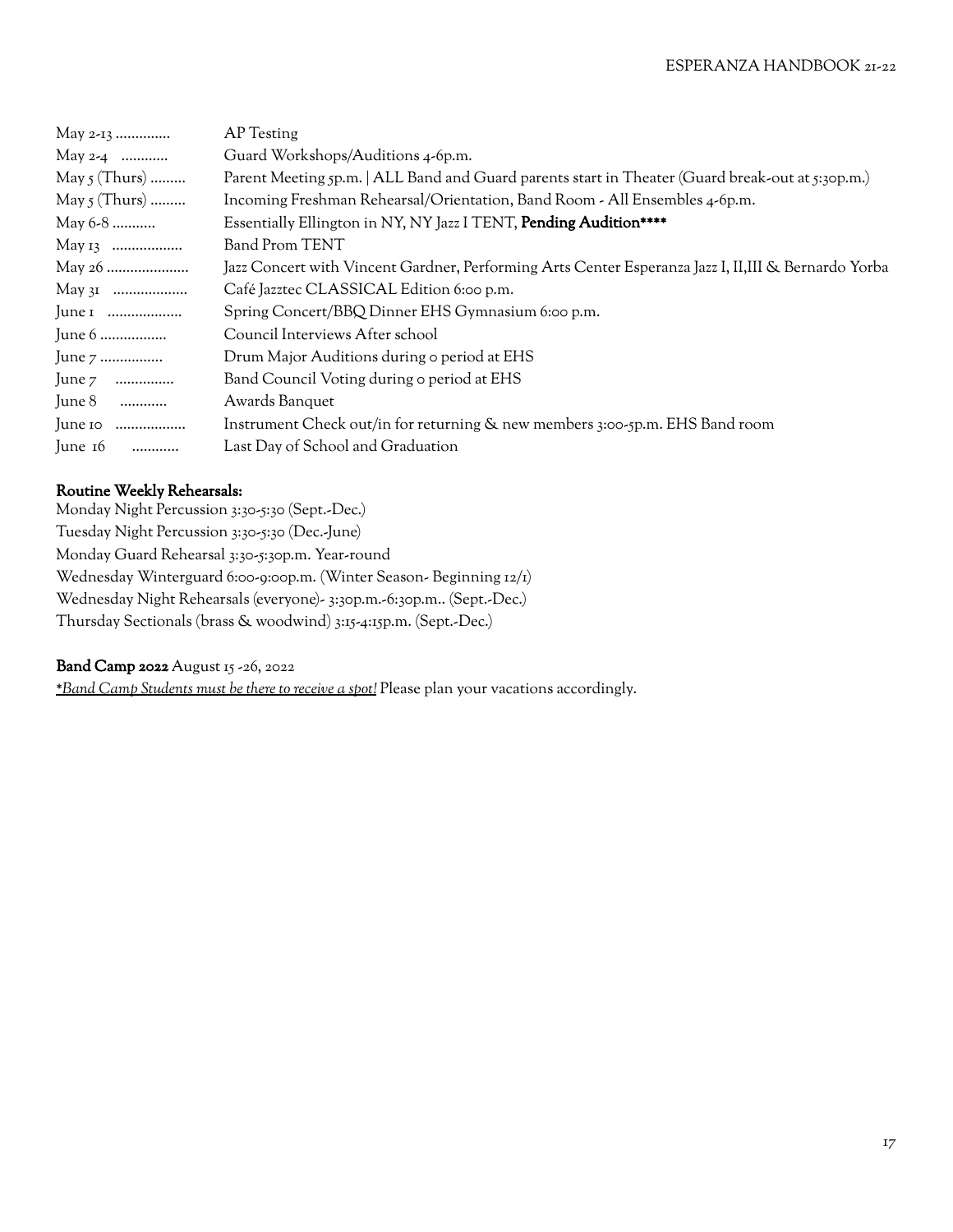#### **Jazz Ensemble Audition Information**

Esperanza Jazz Ensembles are open to students who desire to perform in the complex idiom of Jazz. Being a member of a Jazz Ensemble carries with it great responsibilities and privileges. Here are some of the requirements that need to be met in order to be a member of this ensemble.

Jazz I & II

- Is available to students in grades 9-12
- Must be available to attend all Jazz Festivals including the California Jazz Championships Invitational (April 28-May 1))
- Must be enrolled in the Jazz I/II class at Esperanza H.S and a 0pd ensemble class.
- Must be studying privately on your Instrument.

Jazz III

- Is available to students in grades 9-12
- Must be enrolled in the Jazz III class at Esperanza H.S. and a 0pd ensemble class.
- It is recommended that you study privately on your Instrument.

Winds Section

- 12 Major scales (Circle of Fourths) 1 octave in straight 8<sup>th</sup> notes. You will be timed and receive credit for each complete, CORRECT scale performed in 1 minute.
- Prepared Jazz Etude and Transcription (provided).
- Saxophonists- learn the prepared head on 1 or 2 doubles (flute or clarinet)
- Sight Reading (provided)
- Improvisation (provided)

Rhythm Section

- 12 Major scales. (excluding drum set)
- Prepared piece (Billie's Bounce)- Plan to play the melody and comp. (Yes, including drums)
- Sight Reading- Drums, be prepared to play time and set up figures. Piano, both hands. Bass walk
- Improvisation
- Show competency in the following styles:
- 1. Swing- Drums will play 1 min. of time at 188bpm: 10 sec. with met, removed, turned back on at 1 min.
- 2. Blues- Drummers will be asked to demonstrate Shuffle here at 144bpm. Bass, piano, guitar be prepared to "comp" behind blues in B-flat, F, and C (Bass-walking line, guitar-Freddy Green style), 1 chorus in each key.
- 3. Afro-Cuban groove for drums. For example: <https://www.youtube.com/watch?v=BRSswMm7uTs> Pianists play a montuno pattern of your choice here. For example: [https://www.youtube.com/watch?v=\\_sG6RI7aYVQ](https://www.youtube.com/watch?v=_sG6RI7aYVQ)
- 4. Bossa Nova in F and C. Examples: Bass <https://www.youtube.com/watch?v=jHux5zu8ORQ>

Drums: <https://www.youtube.com/watch?v=CaIyWBbYrDc> Piano: <https://www.youtube.com/watch?v=x-GZQdta0NA> Guitar: <https://www.youtube.com/watch?v=Rl8J2AcwngA>

Auditions will be held: August 18 (T-Bones) after band camp 4:30-6 p.m. August 19 (Trumpets) after band camp 4:30-6 p.m.

August 16 Sign Up for a time slot in the band room August 17 (Saxophones) after band camp 4:30-7:00 p.m. August 20 (Rhythm Section) after band camp 4:30-6:15 p.m.